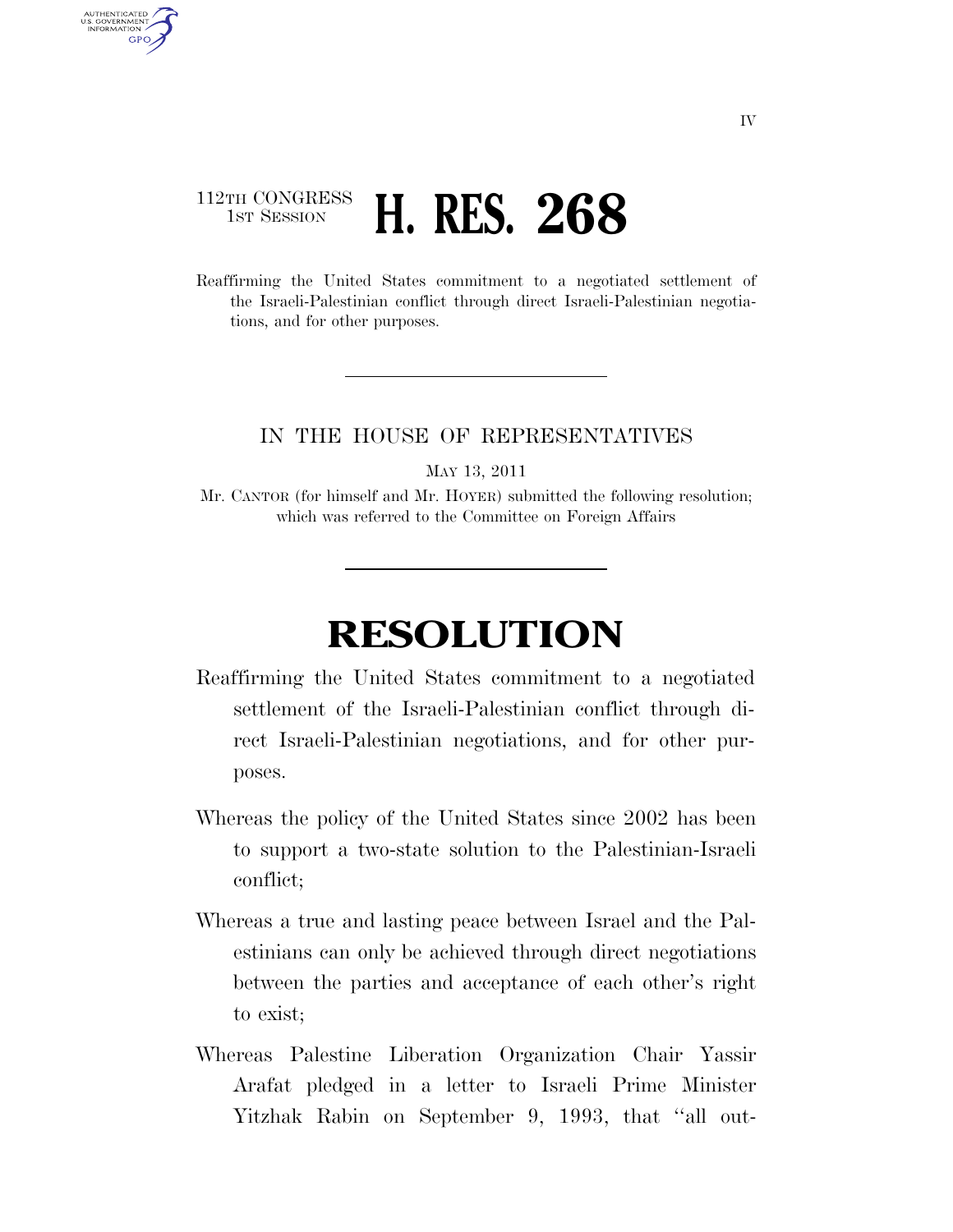standing issues relating to permanent status will be resolved through negotiations'' a pledge that served as a critical basis for the Israeli-PLO Declaration of Principles signed 4 days later;

- Whereas the unity agreement signed by Fatah and Hamas on May 4, 2011, was reached without Hamas being required to renounce violence, accept Israel's right to exist, and accept prior agreements made by the Palestinians (the ''Quartet conditions'');
- Whereas Hamas, an organization responsible for the death of more than 500 innocent civilians, including 24 United States citizens, has been designated by the United States Government as a Foreign Terrorist Organization and a specially designated terrorist organization;
- Whereas Hamas kidnapped and has held Israeli sergeant Gilad Shalit in captivity in violation of international norms since June 25, 2006;
- Whereas Hamas continues to forcefully reject the possibility of peace with Israel;
- Whereas Israel's Prime Minister Benjamin Netanyahu has accepted a two-state solution to the Israeli-Palestinian conflict and has consistently advocated for immediate direct negotiations with the Palestinians, who, in turn, have prevented negotiations by insisting on unprecedented pre-conditions;
- Whereas, on April 22, 2009, Secretary of State Hillary Rodham Clinton stated, ''We will not deal with nor in any way fund a Palestinian government that includes Hamas unless and until Hamas has renounced violence, recognized Israel and agreed to follow the previous obligations of the Palestinian Authority'';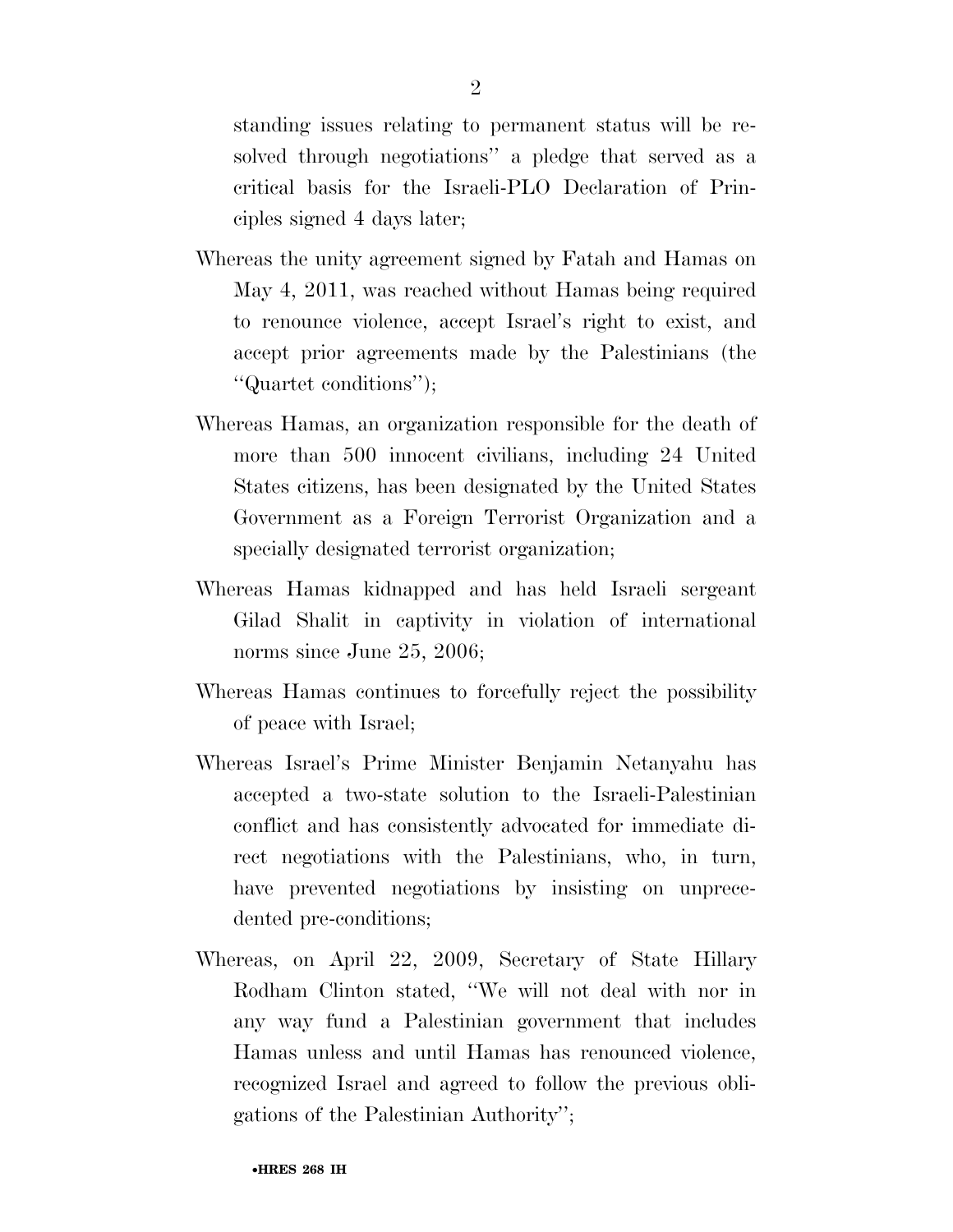- Whereas United States Ambassador to the United Nations, Susan Rice, stated on February 18, 2011, that it was ''unwise'' for the United Nations to attempt to resolve key issues between the Israelis and Palestinians;
- Whereas Palestinian leaders are pursuing a coordinated strategy to seek recognition of a Palestinian state within the United Nations and directly from foreign governments;
- Whereas, on December 15, 2010, the House adopted House Resolution 1765, which reaffirmed that the House of Representatives supports a negotiated solution to the Israeli-Palestinian conflict resulting in two states, a democratic, Jewish state of Israel and a viable, democratic Palestinian state, living side-by-side in peace, security, and mutual recognition and opposes any attempt to establish or seek recognition of a Palestinian state outside of an agreement negotiated between Israel and the Palestinians;
- Whereas current United States law precludes assistance to a Palestinian Authority which shares power with Hamas unless that Authority publicly accepts Israel's right to exist and adheres to all prior agreements and understandings with the United States and Israel;
- Whereas the United States annually provides more than \$550 million annually and has provided more than \$3.5 billion cumulatively in direct bilateral assistance to the Palestinians, who are among the world's largest recipients of foreign aid per capita;
- Whereas United States aid to the Palestinians is predicated on a good faith commitment from the Palestinians to the peace process including direct negotiations with Israel;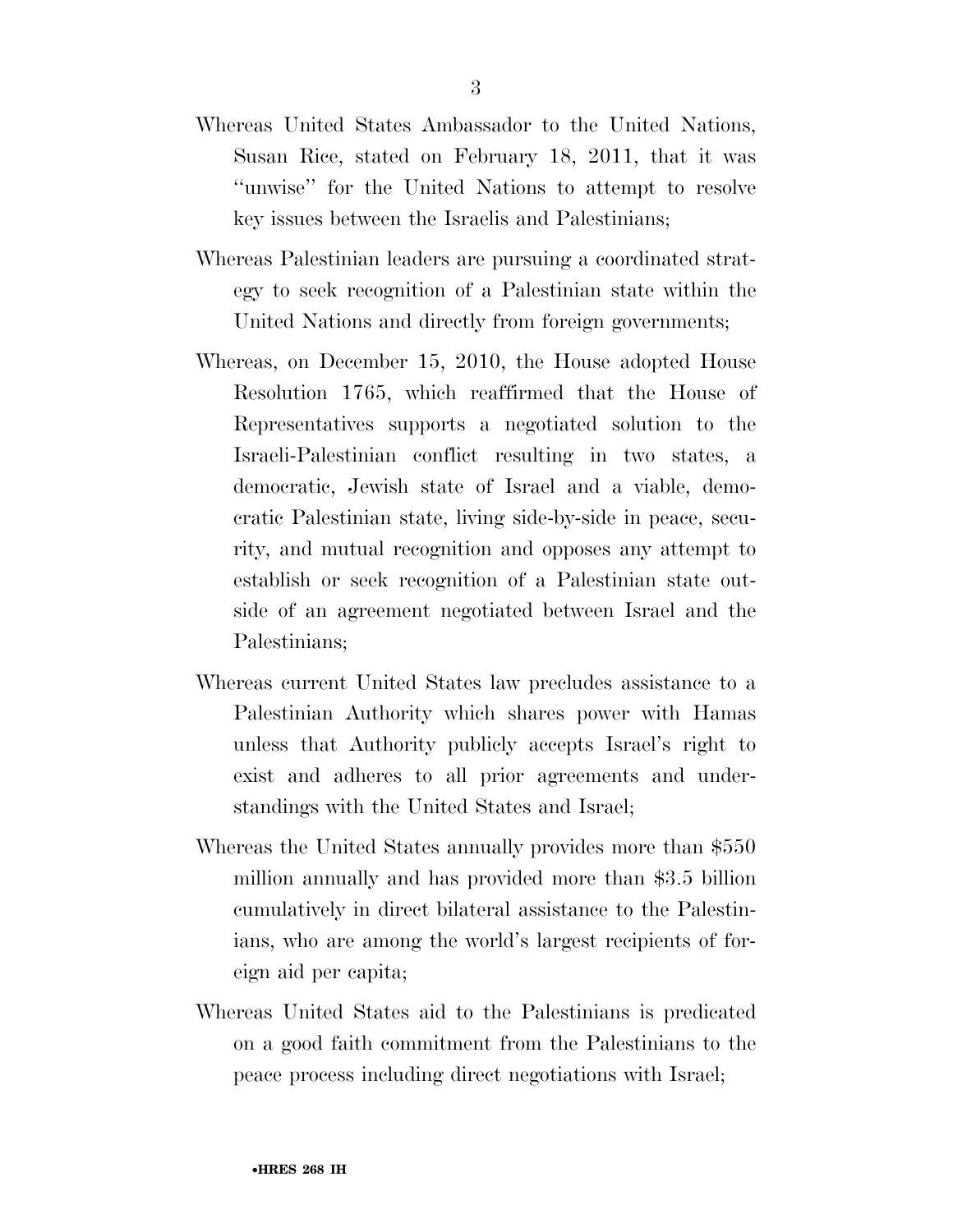- Whereas Palestinian abandonment of the Quartet conditions and inclusion of Hamas in a government would jeopardize the positive steps the Palestinian Authority has taken in building institutions and improving security in the West Bank in recent years; and
- Whereas efforts to form a unity government without accepting the Quartet conditions, to bypass negotiations and unilaterally declare a Palestinian state, or to appeal to the United Nations or other international forums, or directly to foreign governments for recognition of a Palestinian state, violate the underlying principles of the Oslo Accords, the Road Map, and other relevant Middle East peace process agreements, all of which require resolution of the Israeli-Palestinian conflict through direct negotiations only: Now, therefore, be it
	- 1 *Resolved,* That the House of Representatives—
	- 2 (1) reaffirms its strong support for a negotiated 3 solution to the Israeli-Palestinian conflict resulting 4 in two states, a democratic, Jewish state of Israel 5 and a viable, democratic Palestinian state, living 6 side-by-side in peace, security, and mutual recogni-7 tion;
- 8 (2) states its firm belief that any Palestinian 9 unity government must publicly and formally for-10 swear terrorism, accept Israel's right to exist, and 11 reaffirm previous agreements made with Israel;
- 12 (3) reiterates its strong opposition to any at-13 tempt to establish or seek recognition of a Pales-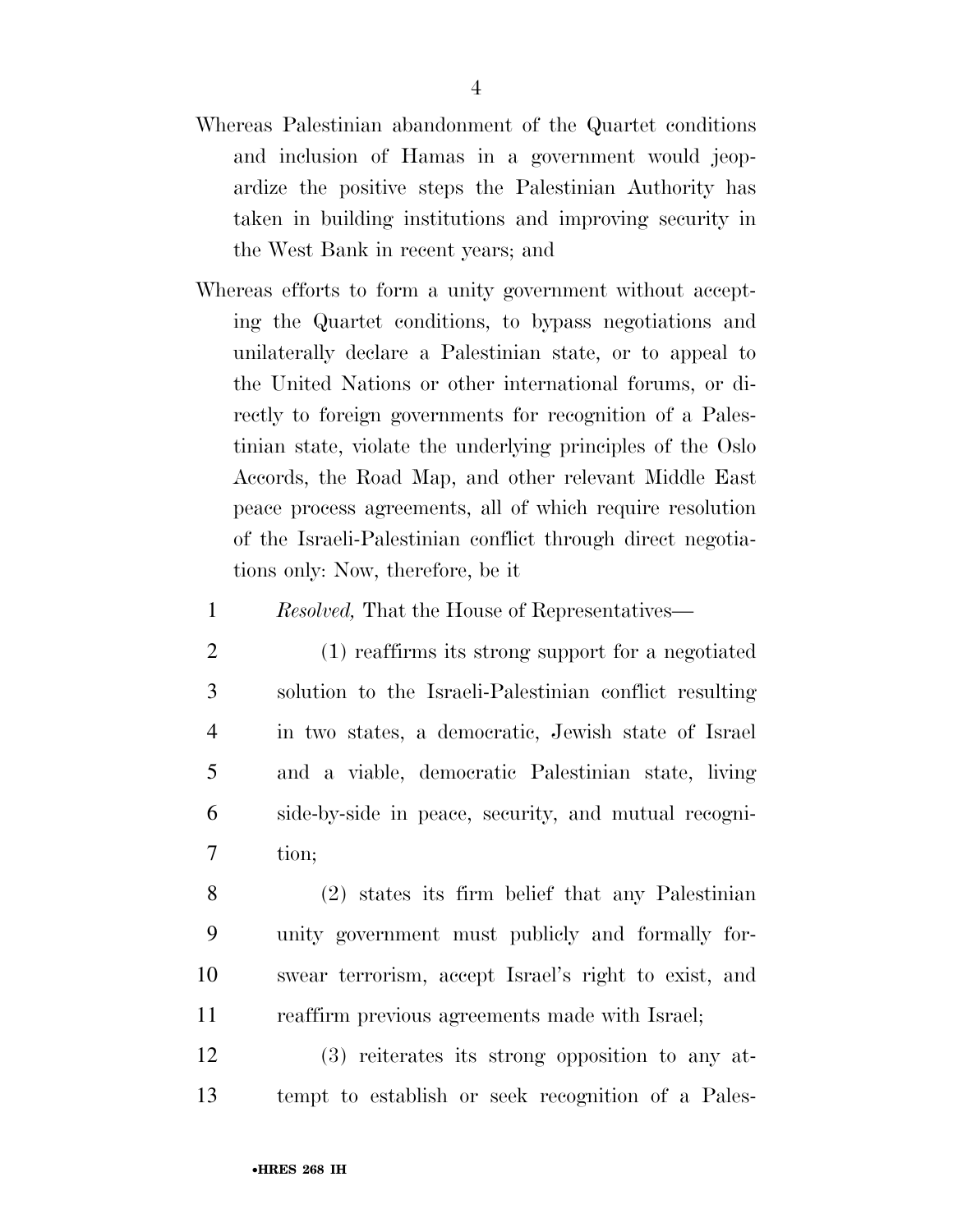| $\mathbf{1}$   | tinian state outside of an agreement negotiated be-     |
|----------------|---------------------------------------------------------|
| $\overline{2}$ | tween Israel and the Palestinians;                      |
| 3              | $(4)$ urges Palestinian leaders to —                    |
| $\overline{4}$ | (A) ensure that any Palestinian govern-                 |
| 5              | ment will seek peace with Israel;                       |
| 6              | (B) cease all efforts at circumventing the              |
| 7              | negotiation process, including through a unilat-        |
| 8              | eral declaration of statehood or by seeking rec-        |
| 9              | ognition of a Palestinian state from other na-          |
| 10             | tions or the United Nations;                            |
| 11             | (C) resume direct negotiations with Israel              |
| 12             | immediately and without preconditions; and              |
| 13             | (D) take appropriate measures to counter                |
| 14             | incitement to violence and fulfill all prior Pales-     |
| 15             | tinian commitments, including dismantling the           |
| 16             | terrorist infrastructure embodied in Hamas;             |
| 17             | (5) supports the Administration's opposition to         |
| 18             | a unilateral declaration of a Palestinian state and its |
| 19             | use of the veto at the United Nations Security Coun-    |
| 20             | cil on February 18, 2011, the most recent example       |
| 21             | of a longstanding United States policy of vetoing un-   |
| 22             | balanced United Nations Security Council resolu-        |
| 23             | tions regarding Israel and the Israeli-Palestinian      |
| 24             | peace process;                                          |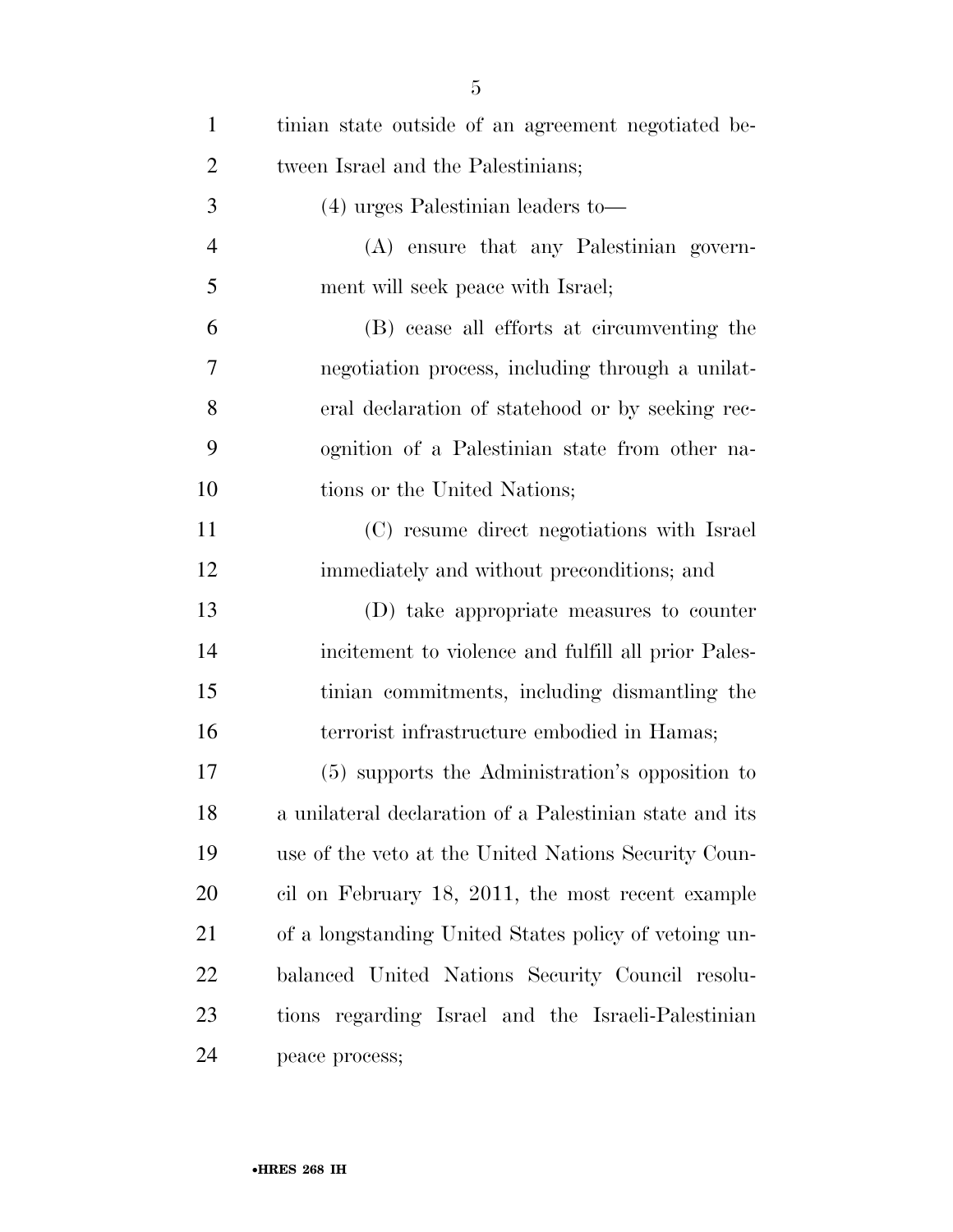(6) calls upon the Administration to announce that it will veto any resolution on Palestinian state- hood that comes before the United Nations Security Council which is not a result of agreements reached between Israel and the Palestinians;

 (7) calls upon the Administration to lead a dip- lomatic effort to oppose a unilateral declaration of a Palestinian state and to oppose recognition of a Pal- estinian state by other nations, within the United Nations, and in other international forums prior to achievement of a final agreement between Israel and the Palestinians;

 (8) affirms that Palestinian efforts to cir- cumvent direct negotiations and pursue recognition of statehood prior to agreement with Israel will harm United States-Palestinian relations and will have serious implications for the United States as- sistance programs for the Palestinians and the Pal-estinians Authority;

 (9) supports the position taken by Secretary of State Hillary Rodham Clinton on April 22, 2009, 22 that the United States "will not deal with or in any way fund a Palestinian government that includes Hamas unless and until Hamas has renounced vio-